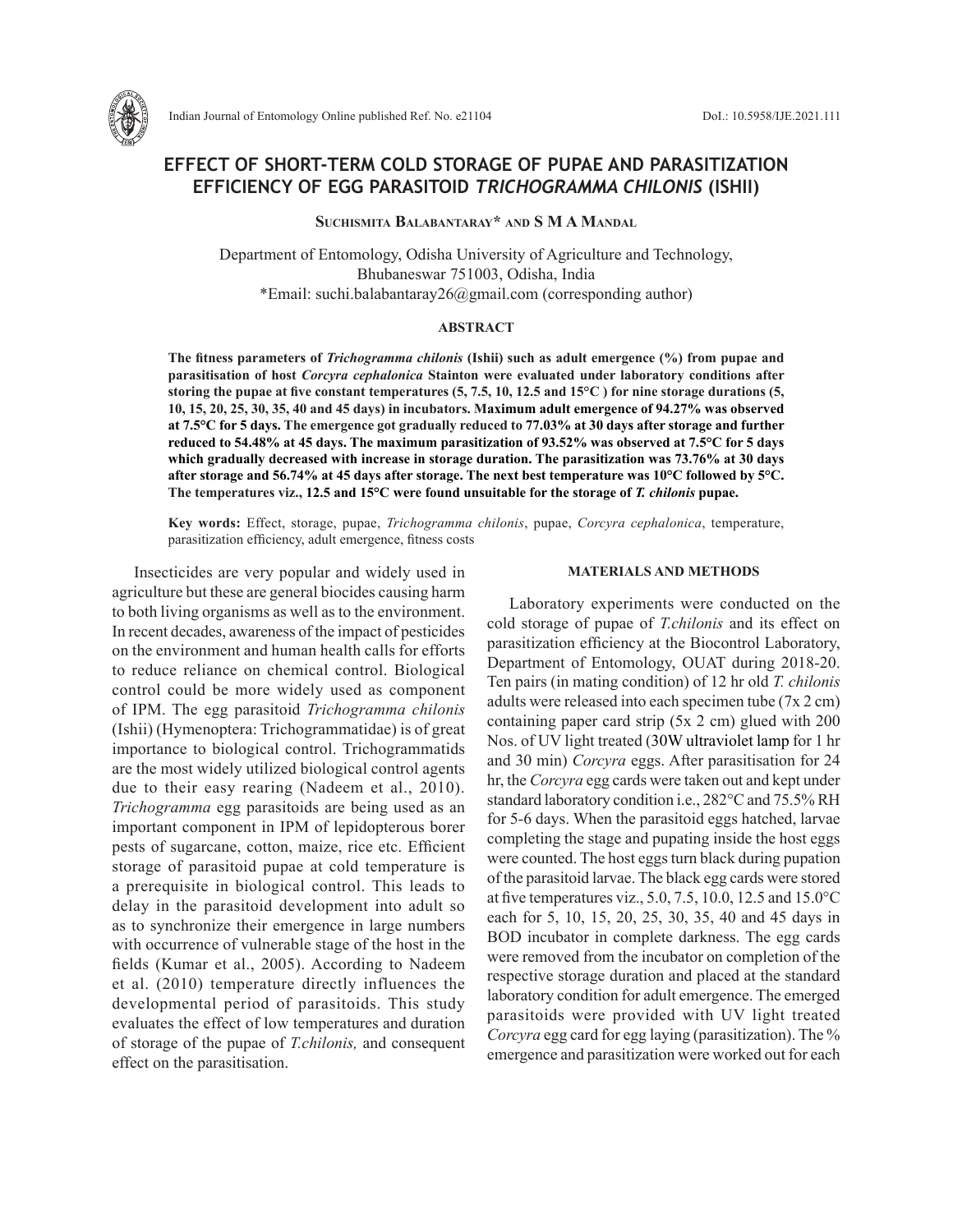temperature and duration combination. Observations on the number of adults emerged and parasitized eggs were made daily under stereozoom microscope. The data were subjected to statistical analysis.

### **RESULTS AND DISCUSSION**

Data given in Table 1 reveal that the maximum adult emergence (%) was observed from pupae stored at 7.5°C for 5 days (94.27 %) followed by 10 days (93.80 %) which were at par. These were followed by pupae stored at 10°C for 5 days (91.95 %) and 10 days (90.60 %) and stored at 5 $\degree$ C for 5 days (90.23%). There was no significant difference among these treatments. The emergence decreased gradually with the increase in storage duration for all the temperatures. The emergence reduced to 77.03% after storing for 30 days and further reduced to 54.48% after storing for 45 days at 7.5°C. Similar trends of reduction in adult emergence were found at 10°C (72.67% emergence at 30 days and 51.56% at 45 days) and 5°C (70.32% emergence at 30 days and 50.52% at 45 days). Emergences of adults were comparatively lower when pupae were stored at 12.5°C and 15°C. There was no adult emergence beyond 40 days when pupae were stored at 12.5°C and beyond 20 days when pupae were stored at 15°C. These results

reveal that *T. chilonis* parasitized trichocards upon blackening could be stored effectively up to 30 days at 7.5°C. That was followed by storage at 10°C and 5°C up to 30 days.

Earlier work of Bhargavi and Naik (2015) on effect of low temperature storage of trichocards parasitized by *T.chilonis* showed that the mean % adult emergence were 96.50, 95.72, 70.25, 36.88, 30.14, 32.25, 33.26, 13.55 and 0.00 for a period of 5, 10, 15, 20, 25, 30, 35, 40 and 45 days, respectively. Their results showed that the parasitoid can be stored at 15°C effectively for 15 days, which indicated slight deviation from the present findings. The study on *T. bourarachae* by Abbes et al. (2020) showed that wasps treated at the induction temperature of 15°C for 5 days can be stored at  $4\pm 1^{\circ}$ C for > 30 days without significant loss of their performance. Pathak et al. (2010) observed the suitable temperature for the storage of *T. chilonis,* and found that the cards can be stored at 15°C for 30 days after 5 days of parasitisation, with maximum parasitoid emergence (72.4%). Nadeem et al. (2010) revealed that maximum emergence (96.6%) of *T. chilonis* was at 10°C after 5 days storage, and parasitoids complete their development due to moderate temperature at 16 and 12°C, emerged after 25 days and 40 days storage,

Table 1. Effect of storage of *T. chilonis* pupae on adult emergence (%) and parasitization (%)

| Storage     | Mean adult emergence (%)   |                |                |                  |                |       | Parasitization $(\% )$     |                 |                |                  |                |       |
|-------------|----------------------------|----------------|----------------|------------------|----------------|-------|----------------------------|-----------------|----------------|------------------|----------------|-------|
| Duration    | Storage temperatures       |                |                |                  |                |       | Storage temperatures       |                 |                |                  |                |       |
| (Days)      | $5^{\circ}$ C              | $7.5^{\circ}C$ | $10^{\circ}$ C | $12.5^{\circ}$ C | $15^{\circ}$ C | Mean  | $5^{\circ}$ C              | $7.5^{\circ}$ C | $10^{\circ}$ C | $12.5^{\circ}$ C | $15^{\circ}$ C | Mean  |
| 5           | 90.23                      | 94.27          | 91.95          | 85.32            | 75.96          | 87.55 | 90.34                      | 93.52           | 91.41          | 76.12            | 69.56          | 84.19 |
|             | (71.78)                    | (76.29)        | (73.58)        | (67.48)          | (60.62)        |       | (71.94)                    | (75.36)         | (72.94)        | (60.76)          | (56.50)        |       |
| 10          | 89.67                      | 93.80          | 90.60          | 83.44            | 71.65          | 85.83 | 87.17                      | 90.64           | 88.63          | 63.30            | 60.82          | 78.11 |
|             | (71.27)                    | (75.66)        | (72.14)        | (66.00)          | (57.82)        |       | (69.04)                    | (72.22)         | (70.28)        | (52.69)          | (51.24)        |       |
| 15          | 86.04                      | 89.04          | 88.87          | 71.20            | 49.42          | 76.91 | 84.17                      | 86.89           | 85.63          | 51.60            | 45.93          | 70.84 |
|             | (68.06)                    | (70.69)        | (70.53)        | (57.52)          | (44.64)        |       | (66.57)                    | (68.76)         | (67.70)        | (45.90)          | (42.64)        |       |
| 20          | 81.64                      | 85.25          | 83.62          | 51.22            | 32.87          | 66.92 | 80.28                      | 82.93           | 81.67          | 39.96            | 34.48          | 63.87 |
|             | (64.61)                    | (67.42)        | (66.13)        | (45.68)          | (34.98)        |       | (63.64)                    | (65.58)         | (64.63)        | (39.19)          | (35.93)        |       |
| 25          | 76.00                      | 81.77          | 78.05          | 42.66            | 0.00           | 55.70 | 75.37                      | 78.24           | 76.67          | 32.75            | 0.00           | 52.61 |
|             | (60.67)                    | (64.75)        | (62.06)        | (40.76)          | (0.00)         |       | (60.25)                    | (62.17)         | (61.10)        | (34.88)          | (0.00)         |       |
| 30          | 70.32                      | 77.03          | 72.67          | 36.37            | 0.00           | 51.28 | 70.35                      | 73.76           | 71.78          | 25.15            | 0.00           | 48.21 |
|             | (56.98)                    | (61.36)        | (58.49)        | (37.07)          | (0.00)         |       | (57.00)                    | (59.17)         | (57.89)        | (30.07)          | (0.00)         |       |
| 35          | 64.48                      | 68.38          | 66.04          | 22.56            | 0.00           | 44.29 | 63.30                      | 69.93           | 65.62          | 19.35            | 0.00           | 43.64 |
|             | (53.41)                    | (55.78)        | (54.33)        | (28.33)          | (0.00)         |       | (52.70)                    | (56.72)         | (54.08)        | (26.07)          | (0.00)         |       |
| 40          | 57.49                      | 60.71          | 58.11          | 11.63            | 0.00           | 37.59 | 57.67                      | 63.89           | 59.64          | 12.56            | 0.00           | 38.75 |
|             | (49.29)                    | (51.18)        | (49.66)        | (19.89)          | (0.00)         |       | (49.39)                    | (53.05)         | (50.54)        | (20.71)          | (0.00)         |       |
| 45          | 50.52                      | 54.48          | 51.56          | 0.00             | 0.00           | 31.31 | 51.67                      | 56.74           | 53.30          | 0.00             | 0.00           | 32.34 |
|             | (45.29)                    | (47.56)        | (45.88)        | (0.00)           | (0.00)         |       | (45.94)                    | (48.86)         | (46.87)        | (0.00)           | (0.00)         |       |
| Mean        | 74.04                      | 78.30          | 75.72          | 44.93            | 25.54          |       | 73.37                      | 77.39           | 74.93          | 35.64            | 23.42          |       |
|             | $SE(m)$ ±<br>$CD (p=0.05)$ |                |                |                  |                |       | $CD (p=0.05)$<br>$SE(m)$ ± |                 |                |                  |                |       |
| Temperature | 0.229                      |                |                | 0.645            |                |       | 0.265                      |                 |                | 0.747            |                |       |
| Duration    | 0.307                      |                |                | 0.865            |                |       | 0.356                      |                 |                | 1.002            |                |       |
| T x D       | 0.687                      |                |                | 1.934            |                |       | 0.796                      |                 |                | 2.241            |                |       |

\*Figures in parentheses angular transformed values